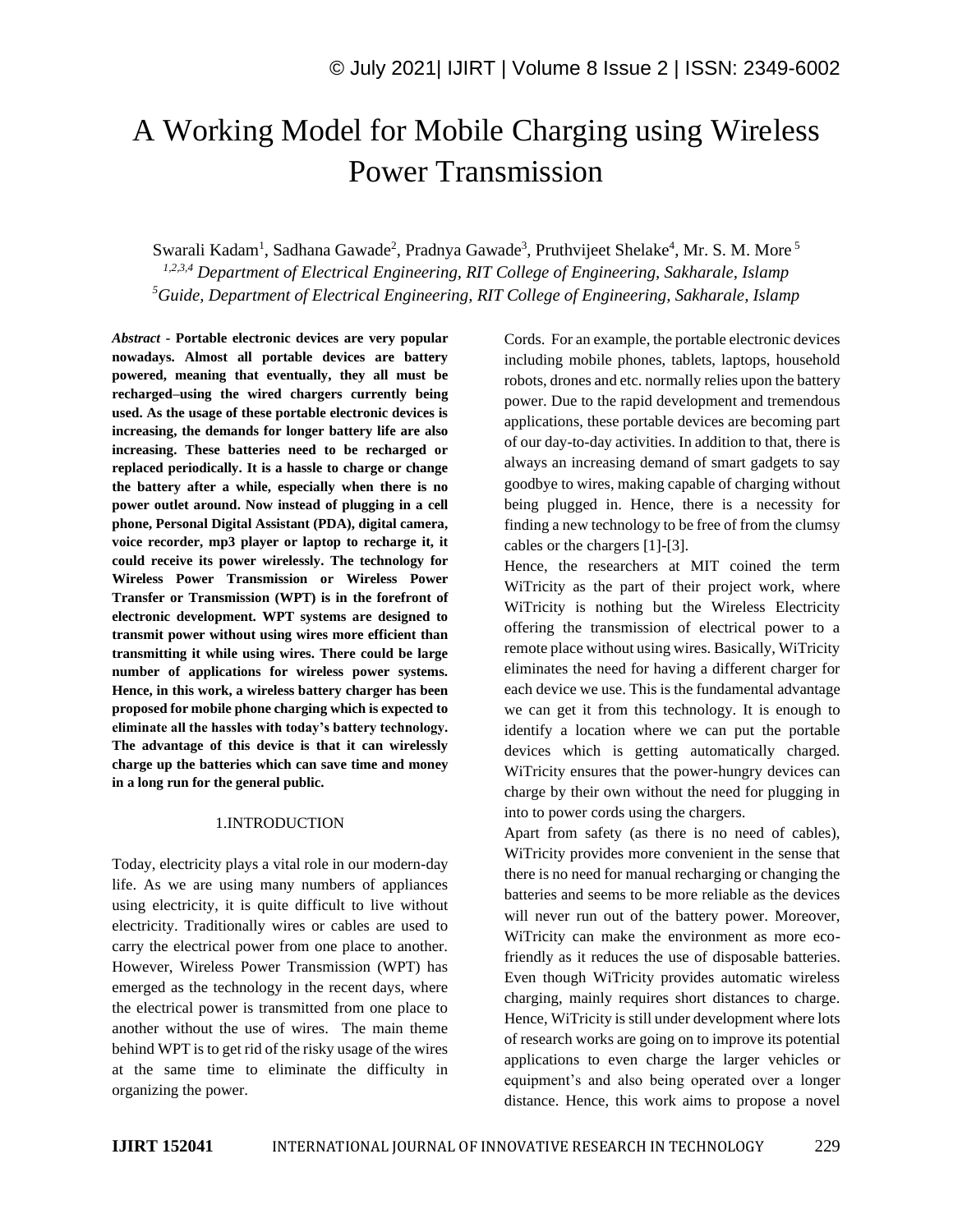method of using WiTricity to charge the mobile phones without the use of wired chargers. The significance of this work is to make an efficient power transfer of low voltage over a shorter distance. The proposed work promises that the mobile users can carry their phones anywhere even if the place is devoid of charging facilities [4]-[6].

## 2. RELATED WORKS

Whenever we use the devices in our day-to-day activities and whatever may be the devices we use, it becomes essential to recharge the devices regularly with the help of wired chargers. But there may be a situation that there may be no power supply due to some natural hazards may include cyclone, earthquake and etc. In that case, is there any possibility to transfer the power from one mobile phone to another mobile phone wirelessly? Keerthana and Pragadeshwar addressed this issue in their work by eliminating the need of physical power supply to the portable devices where the easy transfer of power from one mobile phone to another mobile phone can be done using inductive coupling [7]. This might be very useful in emergency condition.

There may be certain places where the wired systems can be unreachable or impossible. Hence, without using wires, there should be way for finding the effective methods to transfer the power between two pints is the need of the hour. Sharma et al addressed this issue in their work [8]. The power can be transferred by any one of the following three methods namely inductive coupling (for short-range), resonant induction (for midrange) and electromagnetic wave transmission (for long-range). The objective of this work was to charge a low power device using inductive coupling by quickly and efficiently [9].

Likewise, it may not be always possible to carry the mobile phone chargers wherever we go. It is quite hard to carry the mobile phone chargers at all times at all places. Vithyaa and Marthandan attempted to address the implementation issues of WPT usage for mobile phones and vehicles in their work [10].

Zaman et al emphasized the need for designing a simplified model to transfer the electrical power from one mobile to another mobile phone using the seriesseries technology for charging inductively [11]. It is inferred that more development is required for designing a low cost, more efficient, simple WPT which can be compatible with any phone model.

Electric vehicles are getting more attention today rather than traditional counterparts (which rely on natural resources) due to its nature of environment friendly. On et al presented an experimental method of WPT for charging the electric vehicles using inductive coupling method [12].

In continuation to that, Sultana et al proposed the design of WPT based charging system for electric vehicles by placing the WPT circuitry into the electrical vehicles [13]. This circuitry was activated when the electrical vehicles reached the charging area mainly to overcome the battery related issues in electrical vehicles. The pros and cons of each WPT technologies, the research objectives of WPT such as improving the transmission efficiency and the distance, current state-of-art technologies of WPT, the open research challenges of WPT are discusses by Mou in his work. Even the possibility of charging multiple devices using WPT in the near future is also presented in [14].

#### 3. CIRCUIT DIAGRAM

## 3.1Transmitter Section

Transmitter section consists of transmitter coil. Main voltage is converted into high frequency alternating current. The alternating current is sent to the transmitter coil by the transmitter circuit. The AC current then induces a time varying magnetic field. The AC current flowing within the transmitter coil creates magnetic field which extends to the receiver coil within specified distance.



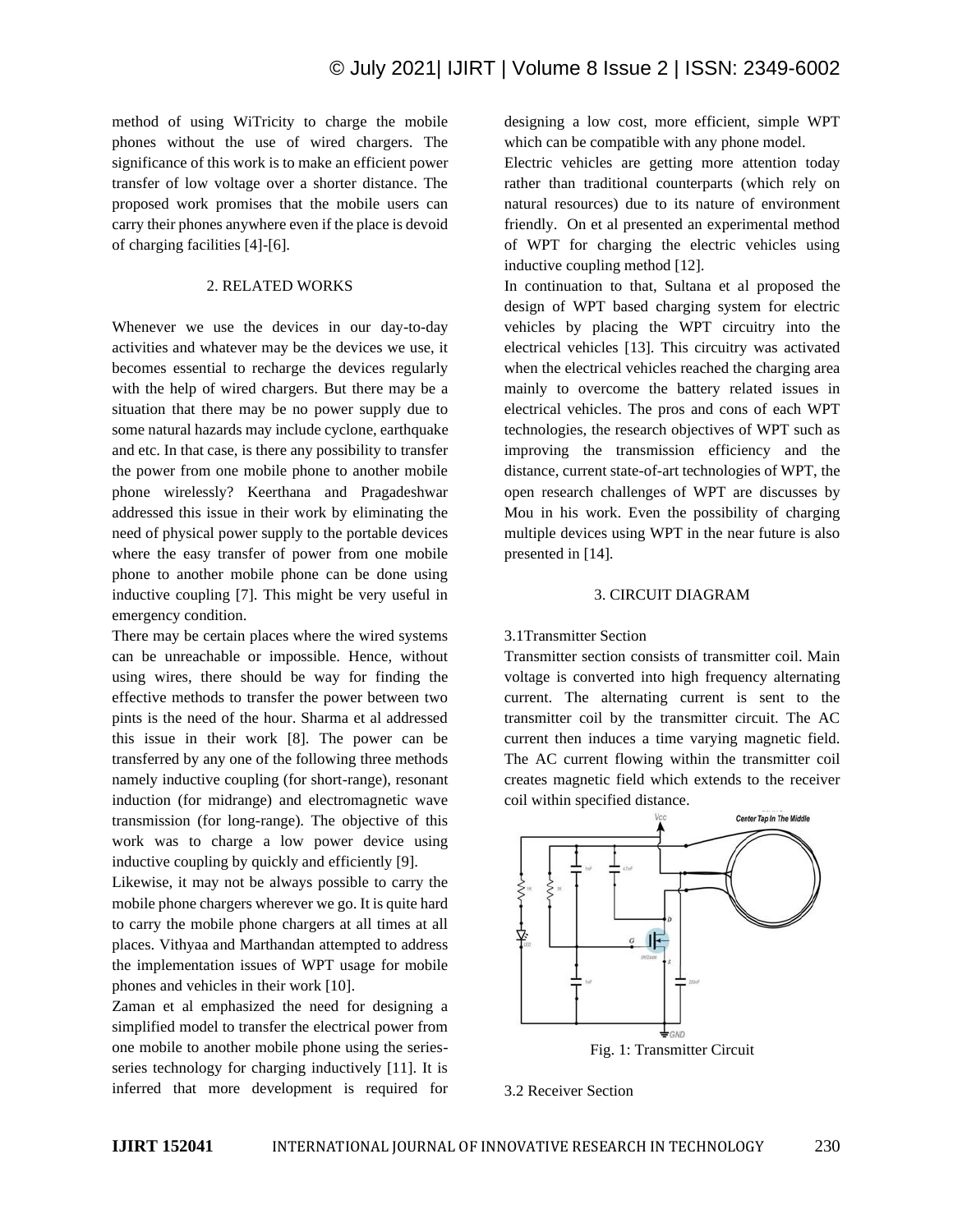Receiver section consists of receiver coil. The AC current from the receiver coil is admitted for rectification and filters to convert AC into DC. Then, the DC supply is admitted to the DC regulator (7812) to change the DC supply to 12v DC. Next the 12v DC is applied as an input to the PIC 16F877A.Then the output is connected to the mobile adapter. Since we are obtaining very low DC supply, a mobile adapter is used. Using that adapter, mobile phone is admitted to the charging as shown in Fig.2.



Fig. 2: Receiver Circuit

## 4. BLOCK DIAGRAM



Fig. No .3 Block Diagram of wireless charging device

#### 5. DESIGN PROCEDURE

1.We use DC supply instead of AC supply. Because, AC have 50Hz frequency. That means supply is fluctuate 50 times in one second. But for that WPT system we need continue supply. So, we are using DC supply instead of AC.

2.We calculate the number of turns of transmitting coil and receiving coil. The distance between the transmitting and receiving coil is depends upon following factors:

- No. of turns of coil.
- Frequency generated in the coil.
- Voltage generated by transmitting section.

Also the design of primary and secondary that is the number of turns depends upon the following formula, the inductance is depends upon the number of turns of coil:

$$
\frac{L=N^{\wedge}2uA}{I}
$$

Where,

- $\bullet$  L= inductance of coil in henry
- $N=$  no. of turns in wire coil
- u= permeability of core material
- $u0=1.26*10^{\circ}$ -6T–m/At permeability of free space
- $A =$  area of coil in square meter
- I= Average length of coil in meter.

3.Distance between transmitting and receiving coil is maximum 3 cm.

### 6. CONSTRUCTION

- Supply is connected with 1st terminal of transmitting coil. LED is, used to detect supply is on or off.
- Then we take MOSFET and 1st terminal of MOSFET is gain connected with 5k resistor in series with 1st terminal of transmitting coil.
- And then the 1k ceramic capacitator is connected in parallel with 5k resistor Also gain terminal connected to ground with 1k ceramic capacitor.
- Then 2nd terminal of MOSFET which is drain is connected with 1st and 2nd terminal of transmitting coil. And 4.7k ceramic capacitor is connected between these 2 terminals of transmitting coil.
- Then 3rd terminal of MOSFET which is source is connected to ground and center tap of transmitting coil. In between them 220k ceramic capacitor is connected in series.
- For the receiving side 23 guage copper conductor used to make coil and we take 30 turns then these coils connected with full wave bridge rectifier as input. Terminal connected to input of regulating IC .2nd terminal is connected to ground.
- 10k ceramic capacitor and 100micro farad c
- Another two terminal which is output 1st +ve apacitor connected parallel in between these two terminals.
- Middle terminal of regulating IC which is ground,it is connected to ground.output terminal of IC which is ground connected to device.
- These output terminal short by 10 micro farad capacitor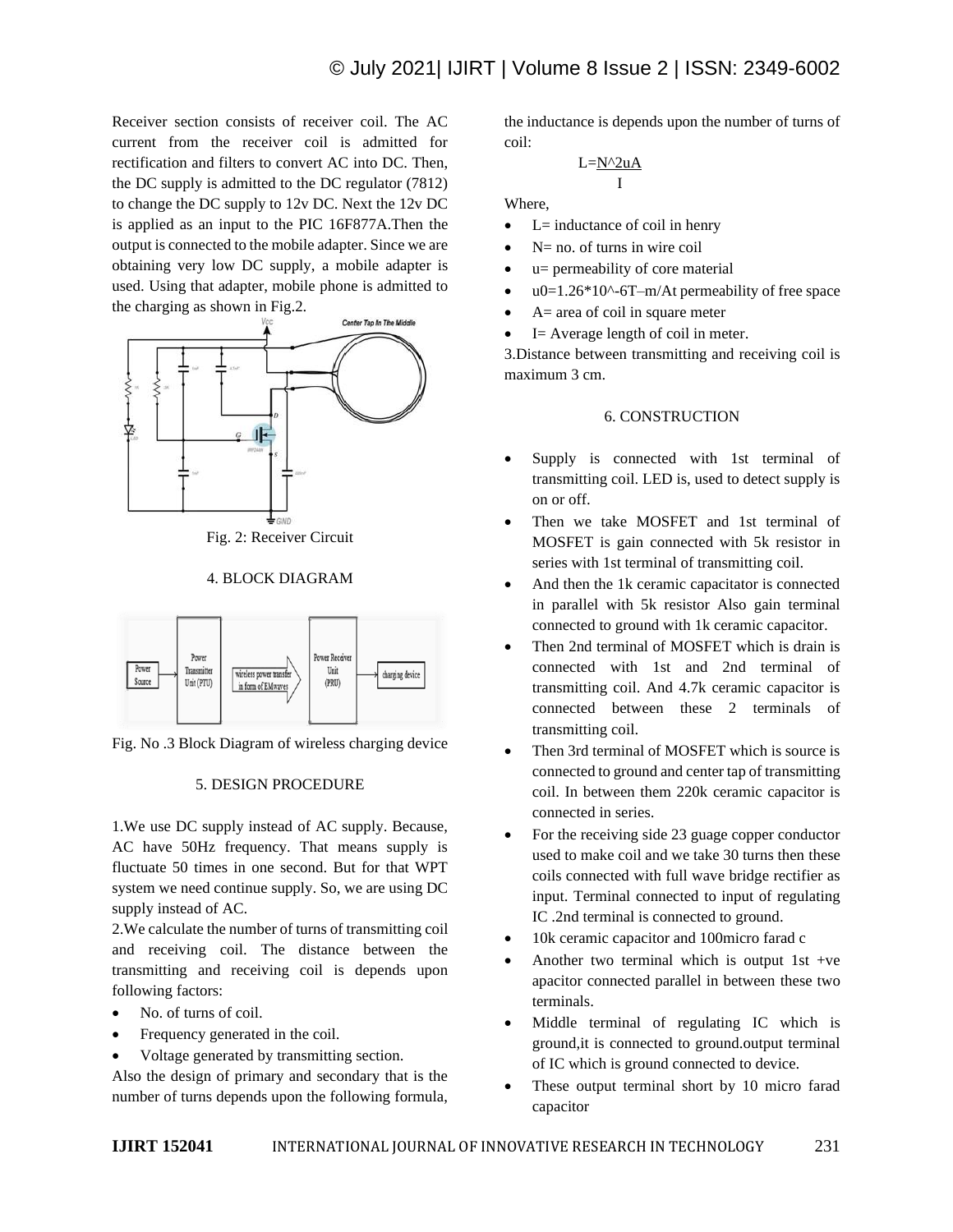# 7. WORKING

- Wireless charging is based on principle of magnetic resonance or Inductive Power Transfer (IPT). Wireless charging also known as inductive charging uses an electromagnetic field to transfer energy between two objects through electromagnetic induction.
- This is conventionally done with a charging pad also called charging station. Energy is sent through an inductive coupling to an electronic device, which can then use that energy to charge batteries of electronic devices.
- Induction chargers use an induction coil to create an alternating electromagnetic field from within a charging station, and a second induction coil in the portable device takes power from electromagnetic field and converts it back into electric current to charge the battery.
- The two induction coils in proximity combine to form an electrical transformer. Most wireless chargers only operate over a short distance, however, and while physical contact between a electronic device and its charging station isn't necessary for induction to work but the field generated is very weak and device must be in direct contact of charging station.

## 8. CLASSIFICATION OF THE WIRELESS CHARGING TECHNOLOGIES



Fig. No. 4 Classification of the Wireless Charging technologies

As illustrated in the above fig. no. 10 the wireless charging is extensively characterized into 3 types. They are non-radiative coupling-based charging, radiative RF based charging and Acoustic ultrasonic based charging.

8.1 Non-Radiative Charging



## Fig. No. 5 Non-Radiative Charging

The block diagram of the general non-radiative charging is given in figure3demonstratesa block diagram of a general non- radiative wireless charging system. The transmitter side consists of

i) an AC/DC rectifier, which converts alternating current (AC) to direct current (DC); ii) a DC/DC converter, which alters the voltage of a source of DC from one level to another; and iii) a DC/AC inverter, which changes DC to AC. The receiver side is composed of i) an AC/DC rectifier, which converts high frequency AC into DC, ii) a DC/DC converter, which tunes the voltage of the DC, and iii) a load for charging applications.

8.1.1 Inductive coupling





In this technique the electrical energy is transferred between two coils based on the magnetic field induction.

8.1.2 Magnetic resonance coupling



Fig. No. 7 Magnetic resonance coupling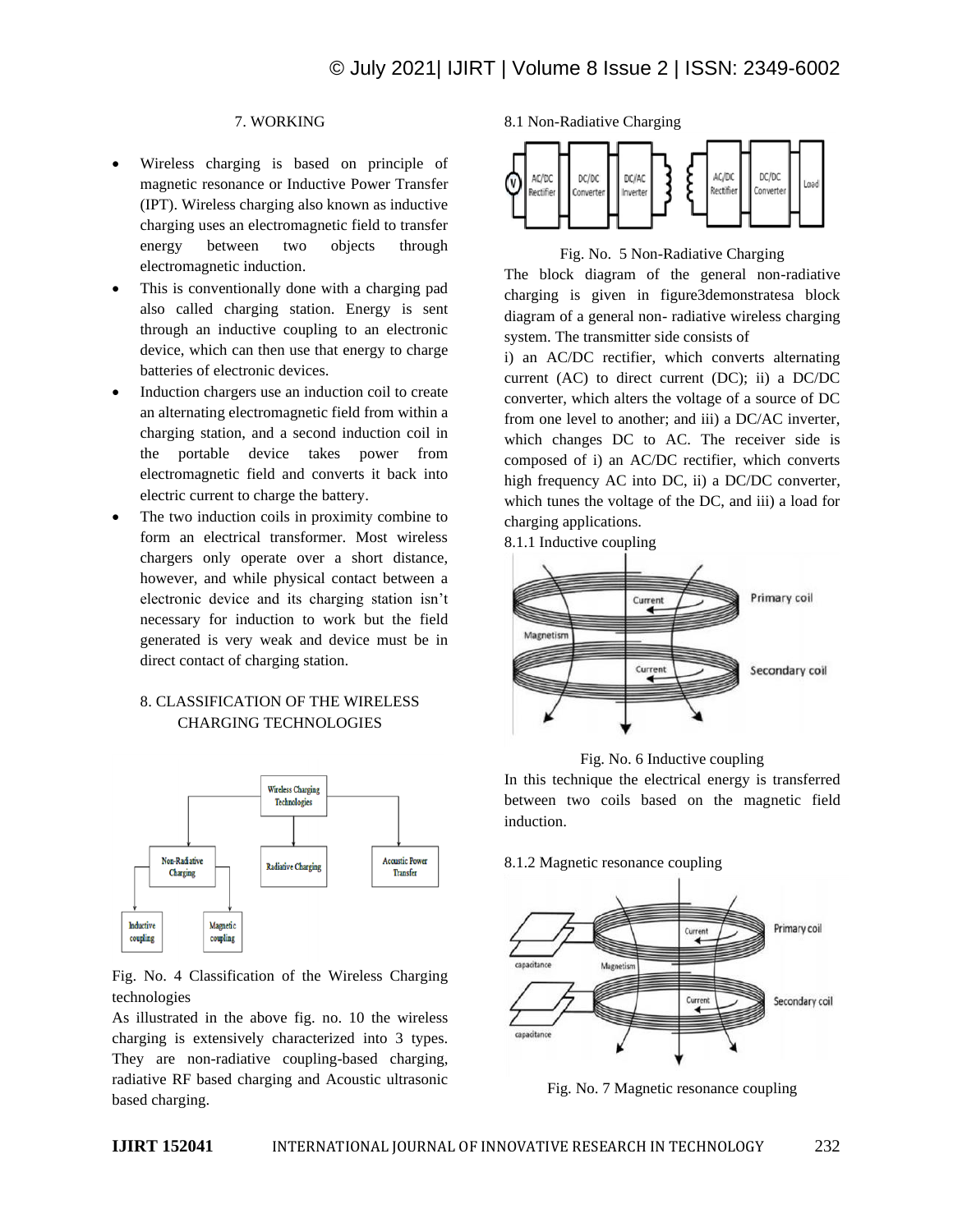In this technique the coupling based evanescent wave coupling which generates and transfers the electrical energy between the resonant coils through fluctuating magnetic fields.

8.2 Radiative Charging-



Fig, No. 8 Radiative Charging

In this technology the RF radiation utilizes diffused RF/microwave as the medium to carry the radiant energy.

## 8.3 Acoustic Power Transfer-





In this technology, ultrasonic which are sound waves used to transmit the power through the dielectric air media. This technology is a newly evolved one to have biocompatible wireless power transfer technique in bio-medical implantation.

# 9. HARDWARE IMPLEMENTATION

Blinking of the LED light is found by loading the program into the PIC microcontroller and connecting LED light into one of its port to get the output as shown in Fig. 10.



Fig. No. 10 LED Blinking on PCB Board.



Fig. No. 11 Transmitter Section.

After finishing the LED blinking, the transmitter section is constructed. Fig.11 shows the detailed view of transmitter. Here, the components like transformer, bridge rectifier, regulator and a transmitter coil are used.



Fig. 12: Receiver Section

After completing the transmitter section, the receiver section is added which in turn connected to the PCB board and tried to blink the LED. Since, the constant voltage is not obtained; the relay switch is used to charge the phone.



Fig. 13: Charging Phone using WPT

From Fig. 13, it is observed that the mobile device is getting charged. But the problem with this model is that it produces low output voltage. Since the output voltage is low, the charging rate of the mobile device is less. Increasing the dimension of the coil and bringing them in close proximity would form a sufficing solution to the above. Instead of using a single pair of inductor coils, multiple pairs connected in parallel could be used to enhance the production of output voltage.

## 10. APPLICATIONS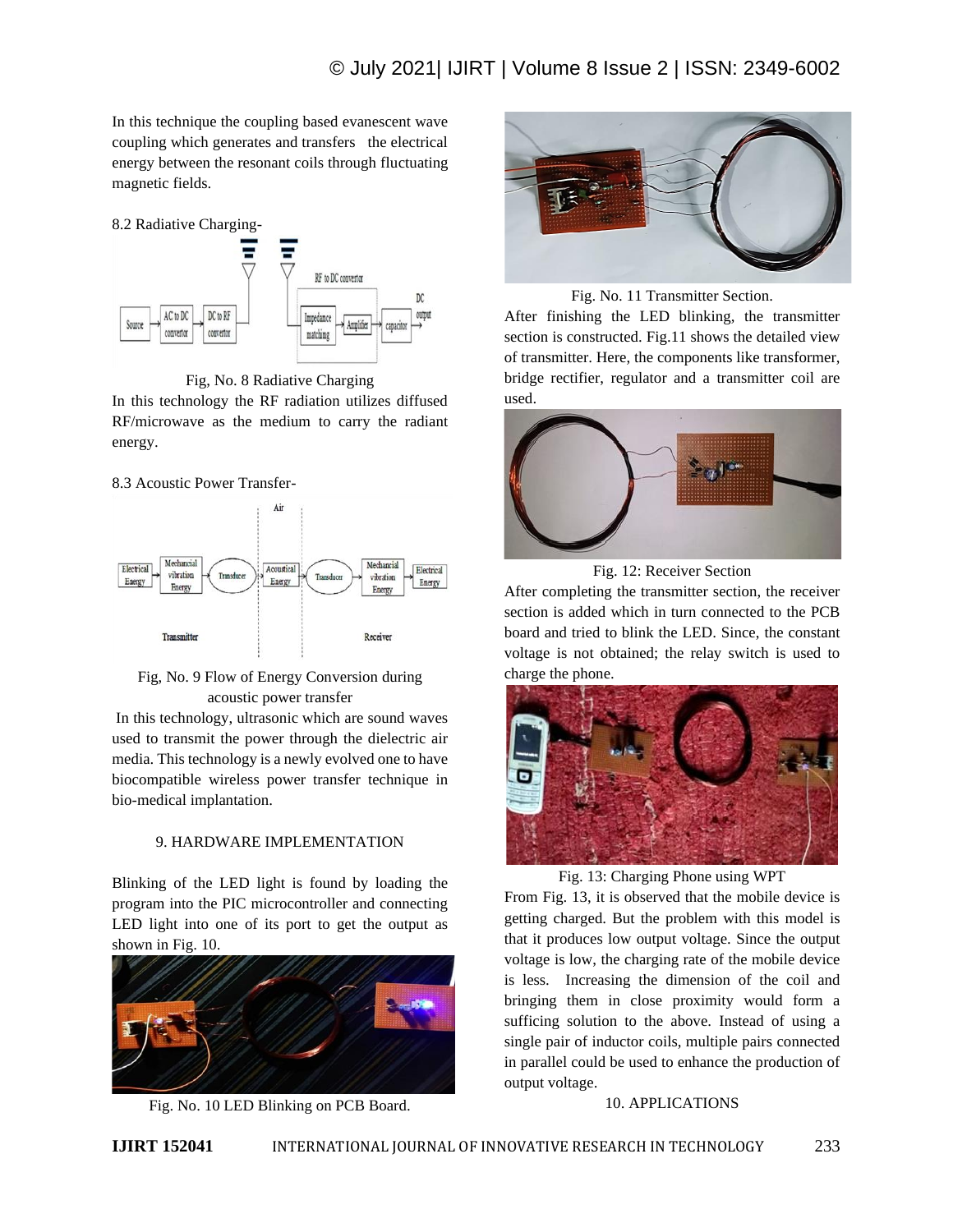- Smart Phones, Portable Media Players, Digital Cameras, and Tablets and Wearable – Consumers are asking for easy-to-use solutions, increased freedom of positioning, and shorter charging times. These applications typically require 2 W to 15 W of power. Multistranded interoperability is preferred. Wireless charging can coexist with NFC (Near Field Communication) and Bluetooth, allowing for very creative solutions. For example, paired phones can charge each other up when placed back-to-back, after they negotiate the appropriate host and client.
- Accessories Headsets, wireless speakers, mice, keyboards and many other applications can benefit from wireless power transmission. Plugging charging cables into the tiny connectors of ever shrinking devices is an impediment to robust design. For example, Bluetooth headsets need to be sweat proof to survive in a gym environment. Only wireless charging can enable that possibility.
- Public Access Charging Terminal –

Deployment of charging pads (transmitters) in the public domain requires systems to be safe and secure. But smart charging systems can go well beyond stand-alone charging solutions. They can enable quick network-connectivity and create billable charging stations if desired. Many coffee shops, airport kiosks and hotels support these scenarios. Furniture manufacturers also design-in discreet wireless power transmitters into their end and side tables.

• Computer Systems –

Laptops, notebooks, ultra-books and tablet PCs are all candidates for wireless charging as either hosts or clients. The possibilities are endless.

• In-Cabin Automotive Applications –

A wireless charger is ideal for charging mobile phones and key fobs by placing them either on the dash or the centre console of the car, without inconvenient wires going to the cigarette lighter socket. Moreover, since Bluetooth and Wi-fi require authentication to connect phones to car electronics, combining NFC with wireless charging can enable the user to not only charge the phone, but to automatically connect it to the car's Wi-fi and Bluetooth networks without going through any specific setup process.

• Electric Vehicles – Smart charging stations for EVs (electric vehicles) are also coming up but require much higher powers. Standards are under development.

• Miscellaneous –

Wireless chargers are finding its way into anything with a battery inside it. This includes game and TV remotes, cordless power tools, cordless vacuum cleaners, soap dispensers, hearing aids and even cardiac pacemakers. Wireless chargers are also capable of charging super capacitors (super caps), or any device that is traditionally powered by a low-voltage power cable.

- Low power applications are generally supportive of small consumer electronic devices such as cell phones, handheld devices, some computers, and similar devices which normally charge at power levels below 100 watts.
- High power inductive charging generally refers to inductive charging of batteries at power levels above 1 kilowatt. The most prominent application area for high power inductive charging is in support of electric vehicles, where inductive charging provides an automated and cordless alternative to plug-in charging. Power levels of these devices can range from approximately 1 kilowatt to 300 kilowatts or higher. All highpower inductive charging systems use resonated primary and secondary coils.

# 11. CONCLUSION

As for safety, there's really nothing to worry about. The average wireless charging system creates a field no more dangerous than radio waves, and waves are not strong enough to have any effect on human body. Wireless battery charging has many advantages in terms of convenience because users simply need to place the device requiring power onto a mat or other surface to allow the wireless charging to take place. We believe that our contribution in this work will successfully benefit society in terms of convenience, reduced wear of plugs and sockets, and application in medical environments. Reduced efficiency is one of the key challenges in wireless battery charging system due to resistive losses on the coil, stray coupling and etc.